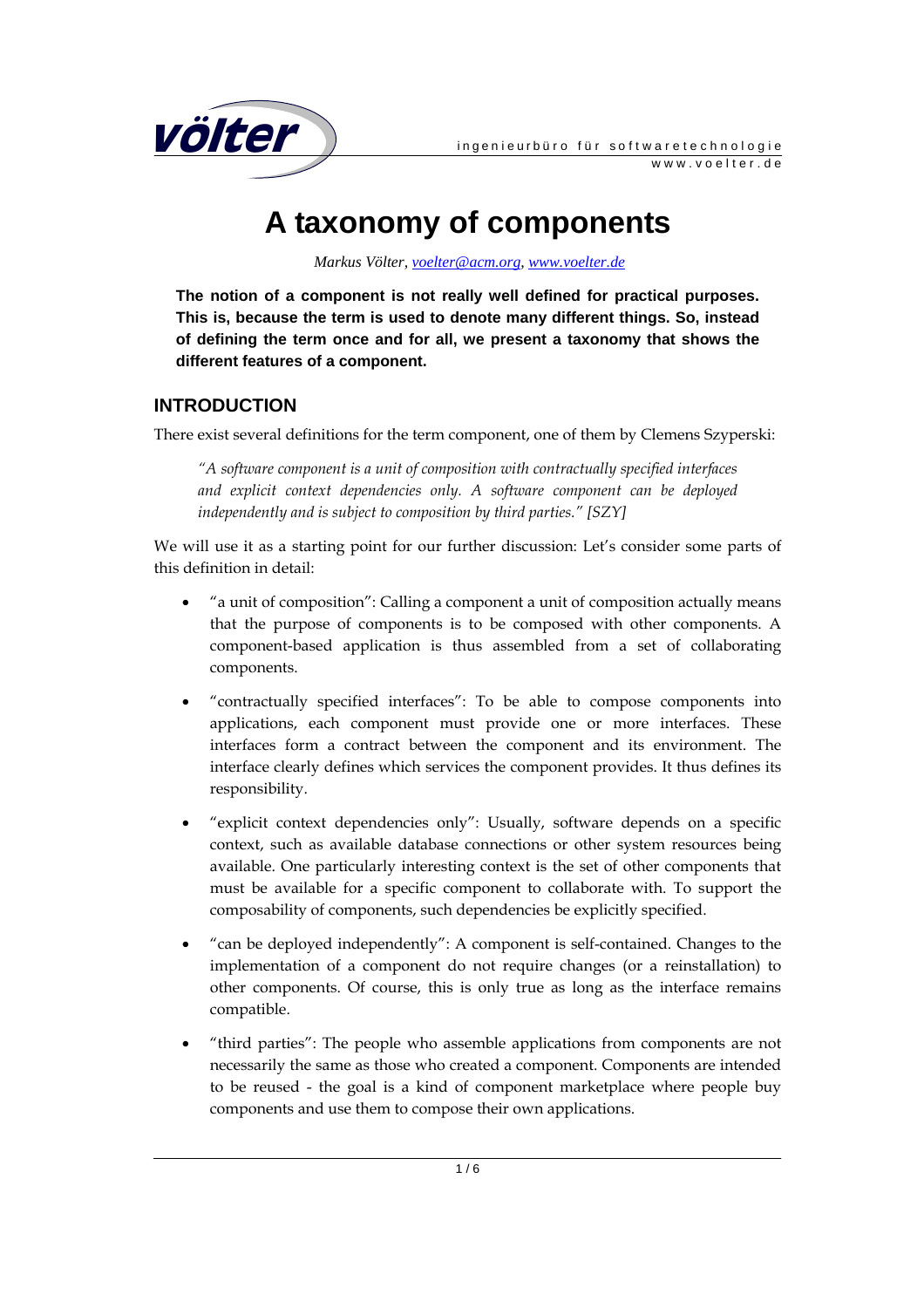

This definition of the term component is very generic and thus it is not surprising that the term is used to describe rather different concepts: subsystems, DLLs, JavaBeans, ActiveX controls, .NET assemblies, Enterprise JavaBeans, COM+ components, CORBA components and more. The purpose of this article is to try to clarify these different views by providing a taxonomy for components. We therefore don't try to give one concise, closed definition. Instead, we will show the different features and characteristics a component must or can have, thereby classifying the different kinds of components as they are used today.

## **A feature diagram for components**

The following discussion centers around a feature diagram for the concept "component". Feature diagrams are a notation that is used as part of feature-oriented domain analysis (see [FODA]), a technique used for analysing the different products to be covered by a software product-line. This approach, as well as the diagram notation, is extensively explained in [GP]. For those who don't know the notation, rest assured that the article is written in a way that will clarify the diagram semantics on the fly. The diagram we use as a basis for our discussion is depicted in the illustration.



#### *Abbildung 1: A feature diagram for components*

In this diagram, the features (denotes by the boxes) of the concept component are described, which is located at the top of the diagram. The boxes directly connected to component are the direct subfeatures of a component. The little circles at the edges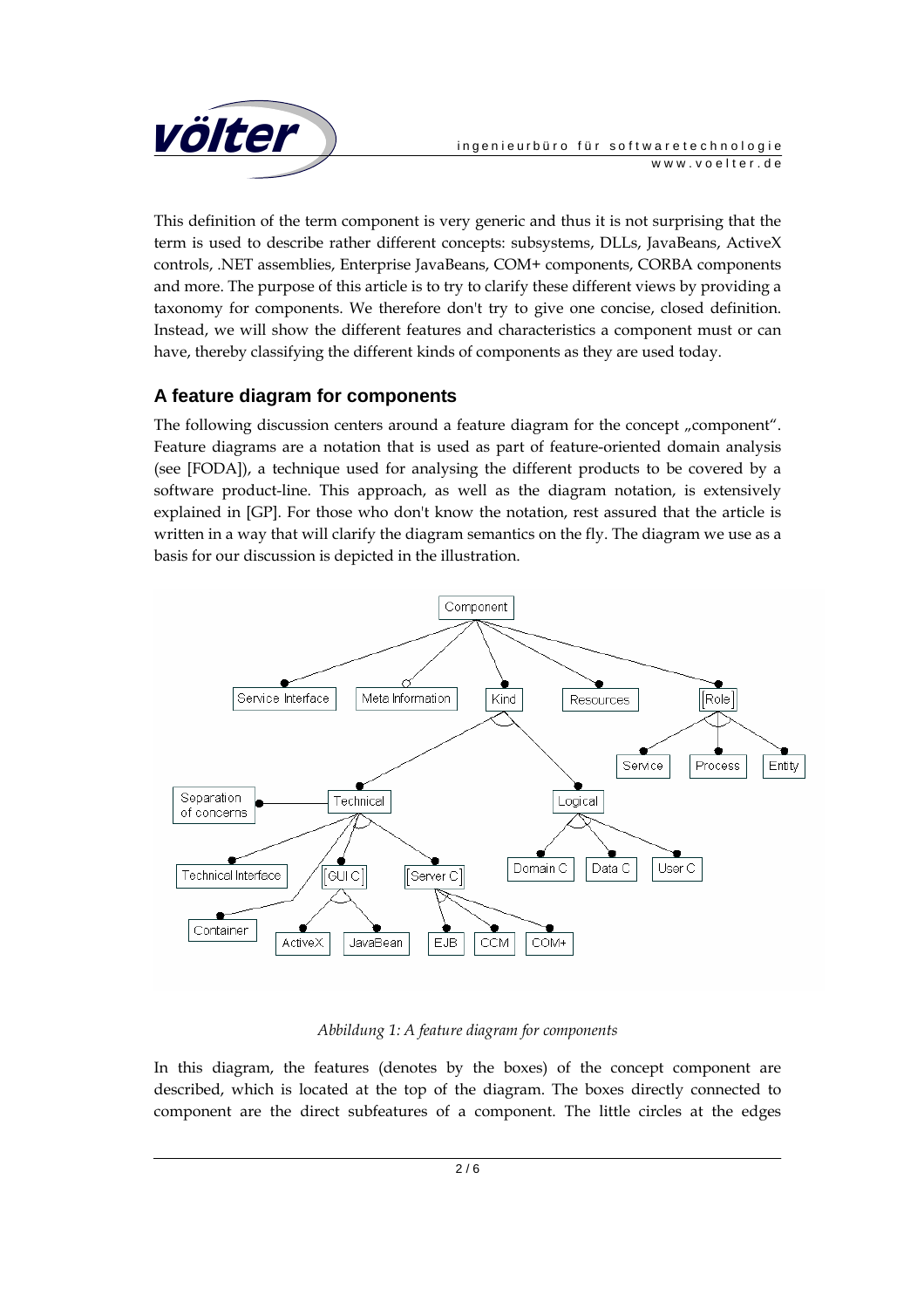

connecting the features define the semantics of the edge. A filled circle means "mandatory". Thus, every component has a feature service interface, is of a certain kind, requires certain resources, and plays a certain role, and it is deployable. Optionally (denoted by the outlined circle at the edge), it provides meta information. Let's elaborate on these issues.

#### **Discussion**

As already stated in Szyperski's definition, a component  $\mu$  is a unit of composition with contractually specified interfaces". It is thus necessary that a component specifies the services it provides to clients (which can also be other components). Typically, these services are specified in terms of operations including their parameters and types in a service interface. Ideally, this interface also specifies the semantics of the operations. There are several ways how this can be done: the most popular ways are based on design-bycontract [DBC] (i.e. pre- and postconditions for operations) or state machines (which specifies the legal invocation sequences and possibly timing constraints). In most component-based systems, the service interface does not specify any semantics however, only the provided operations and their signatures.

Because a component is intended to be (re-)used as a building block during the assembly of complete applications, it is necessary that it specifies the resources it requires to run. Typical resources are database connections, message queues or the service interfaces of other components that the current component uses to have some services fulfilled. Ideally, the resources should be specified in a way that allows the environment to detect whether an application – a collaboration of components – can run, or whether resources are missing. Enterprise JavaBeans [SCP], for example, specify these resources as part of the XML deployment descriptor, the Small Components prototype [SMC], a component framework for small devices, uses a normal Java interface, together with some naming conventions, to specify a component's resources.

The next feature to be discussed is the role a component plays.n As the feature diagram shows, a component can play one of several roles (a one-of-many selection is denoted in the diagram by the outlined-filled arc connecting the three subfeatures of role). The most typical are:

- A component can represent an entity such as a person, an employee or a text edit field. It has state, which can be persistent.
- It can represent a service. This means it is typically stateless. An example would be a component that provides an operation to calculate the VAT for a specific product or do some mathematical calculations, or a wrapper around some physical device or legacy system.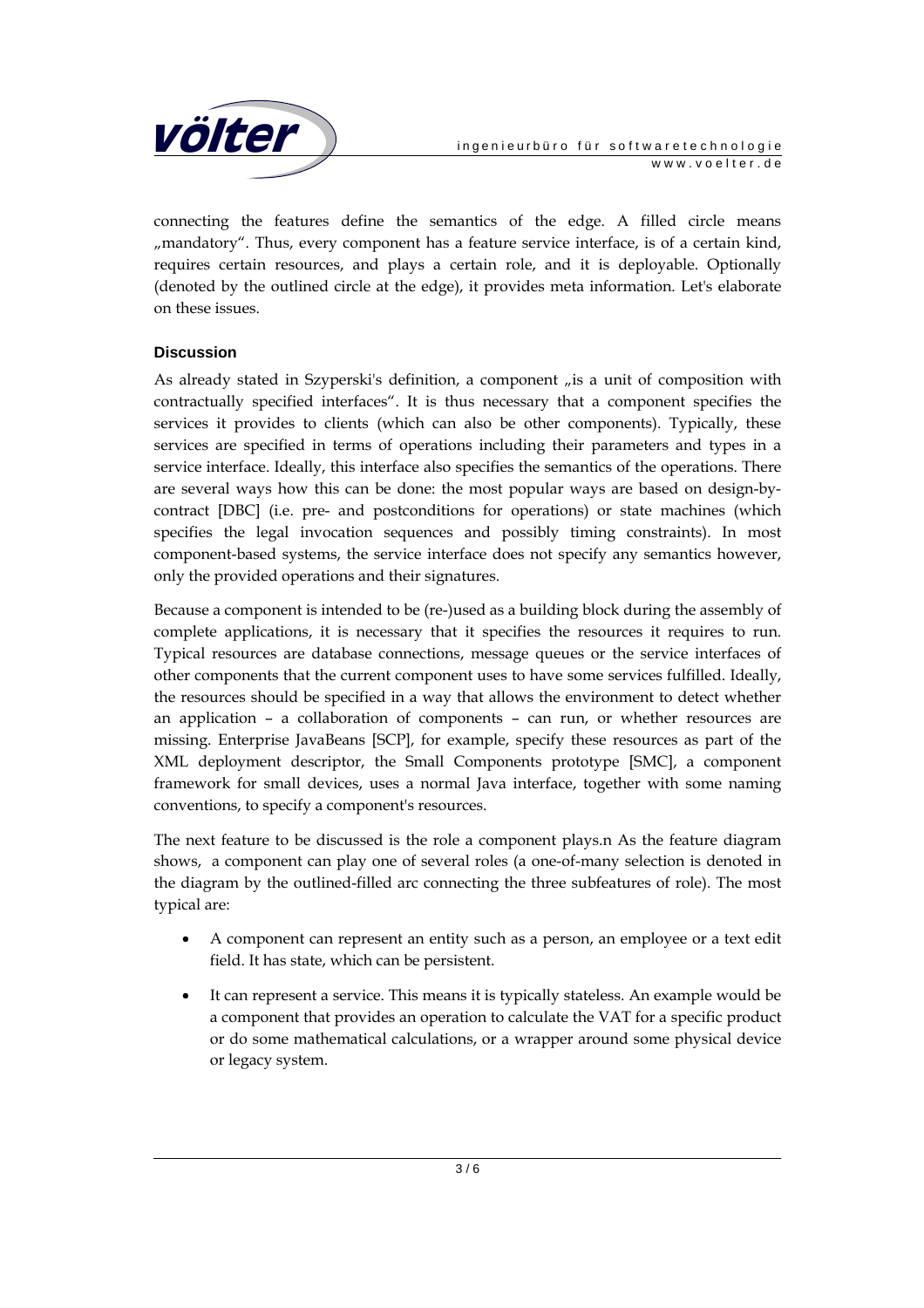

• A process component is one that encapsulates a process like the filling of a shopping cart or a complex workflow. It is typically stateful, usually it is not persistent.

A component also is of a specific kind. This is a very important concept because people typically confuse these two kinds of components and end up in endless discussions. Components can either be technical or logical. A logical component is simply a package of related functionality. It can be some kind of subsystem, a DLL or a complete, standalone application that runs as part of a larger system. Logical components are mainly a way to keep the complexity of a system under control, and to organize version control or project management issues. Often, the other features (like service interface, resources, role, and meta information) are specified informally – not necessarily tool-readable. There are basically three kinds of logical components. Domain components provide business logic; data components provide access (and optionally, validation and conversion) to data; user components are part of the client application and typically provide user interface functionality and/or access to domain or data components. There is also the notion of a business component – an aggregation of data, domain, and user components that embody a complete subsystem.

On the other side there are technical components. These are technical building blocks to assemble applications. Here, the concepts explained above (service interface, role, resources, meta information) are specified "formally", they can be evaluated and understood by a tool. Such a tool is usually called a container. The container provides a runtime environment for the component. The component cannot live (i.e. run) outside a container. Their single purpose in life is to be used inside a container. Why is this so? The reason is, that we want to apply the concept of separation of concerns: we want to keep different aspects of an application separated into different technical artifacts. A container handles the so-called technical concerns for the components. What these technical concerns are, depends on the application domain in which the component architecture is used. in business systems the technical concerns are things like transactions, security, failover or load-balancing. The container handles these technical concerns for the components – the component developer does not need to implement them manually in his code. To allow the container to host a technical component and handle the technical concerns for them, the component has to provide a technical interface, with which the container can access all hosted components in a uniform way, for example to configure them, start them, stop them, query them for their state or whatever (see [SCP] for details).

Components optionally provide meta information, which means that they can provide information describing themselves. The specification of resources is often part of that meta information. Meta information can be available for runtime or build time, or both. Build time meta information is important for application assembly tools, tools that support the assembly of applications from components. Runtime meta information can be used by clients to gain insight into the features a component can provide to them.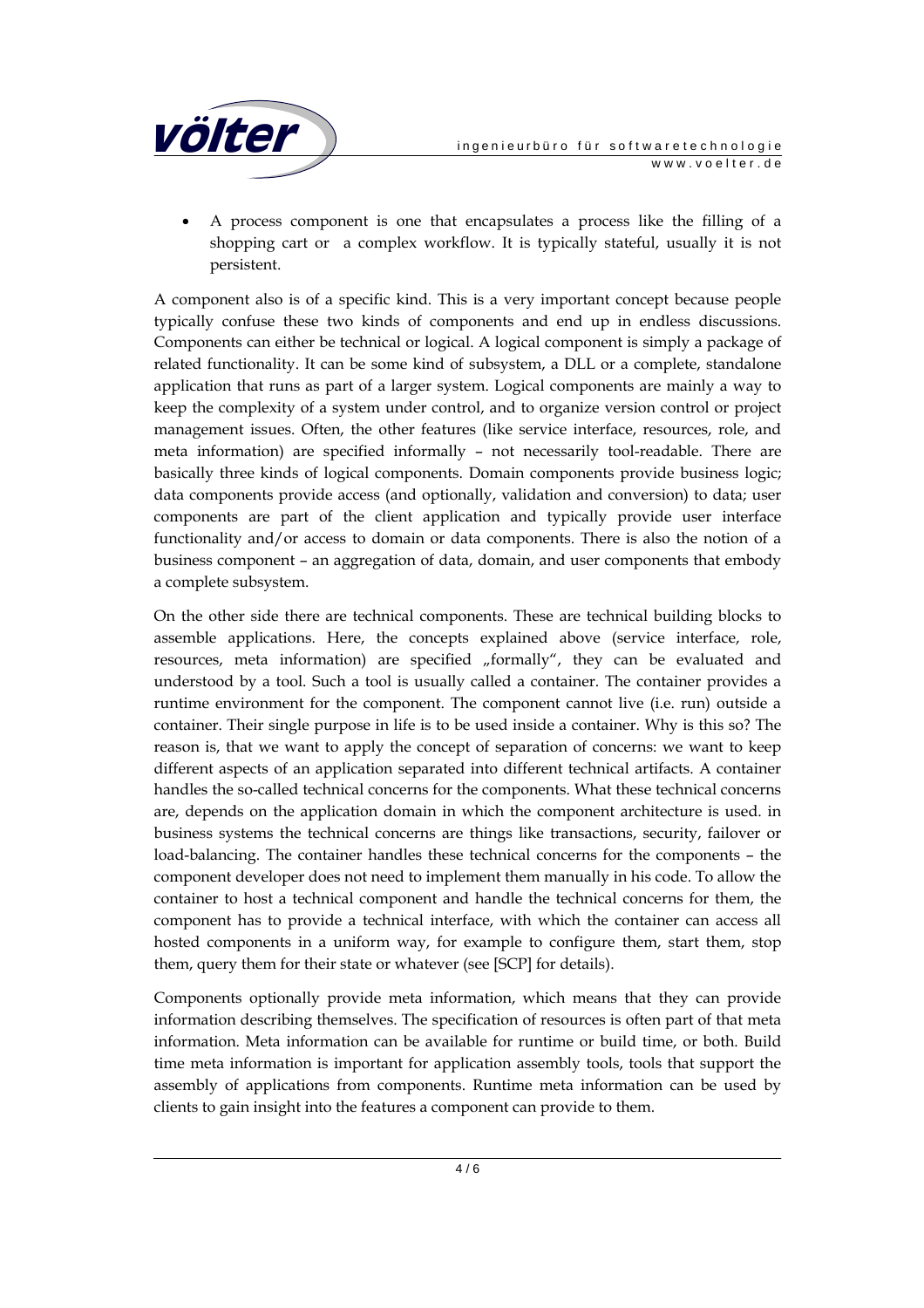

Today, there are two main uses for technical components. They are either used in client applications, or, in multi-tier systems, on the server. The container for client components is typically an IDE where the components are configured at development-time. These client components can either be visible or invisible. Server components usually encapsulate business logic in mutli-tier systems. The container is typically a part of an application server.

There is an important relationship between logical and technical components: in many cases, logical components are aggregations of technical components – i.e. technical components are used as building blocks for logical components.

As a last point, components are separately deployable. In a component-based application, it is possible to replace a component with a new one, as long as it provide the same, or a compatible service interface, usually at runtime. The significantly simplifies deployment, maintenance and operation.

## **Technology Examples**

Let's look into some concrete examples for the concepts we explained above. Let's start with client-side componens. The most popular examples are ActiveX controls and JavaBeans. Both are typically used as building blocks in IDEs, usually they are visible. They are used as text fields, timers, or more complex widgets, or provide access to databases, etc. ActiveX controls as well as JavaBeans provide meta information at buildtime and at runtime. In case of JavaBeans for example, the meta information can be accessed either by Java's reflection or by querying the associated BeanInfo class. In multitier systems, these components are used as user components, in client/server or standalone applications they are used as user, domain and data components.

In case of server-side components, there are three mainstream examples: Enterprise JavaBeans (EJB), Microsoft's COM+ and CORBA Components. They are used in enterprise business applications. All reside in a container which takes care of transactions, security, load-balancing, failover and other features. Again, they provide meta information, mainly for use at build time (or deployment time). In case of EJB, this is an XML file called a deployment descriptor, in case of COM+ these are attributes stored in the COM+ registry. In all cases, the components provide a technical interface for the container (called SessionBean or EntityBean in case of EJB). The container uses it to control the (not always trivial) lifecycle of component instances. These components also specify the resources they need in order to allow the container to povide them to the components. In the CORBA Component Model, for example, they are specified as part of the configuration XML file. These server components are never used as client components, because the containers are rather complex and not available at the client site. Usually, they are used as domain components, sometimes also as data components. There are different specifications for service, process and entity components. They typically differ in their lifecycle and in the services the container provides for them. For example, the EJB container provides